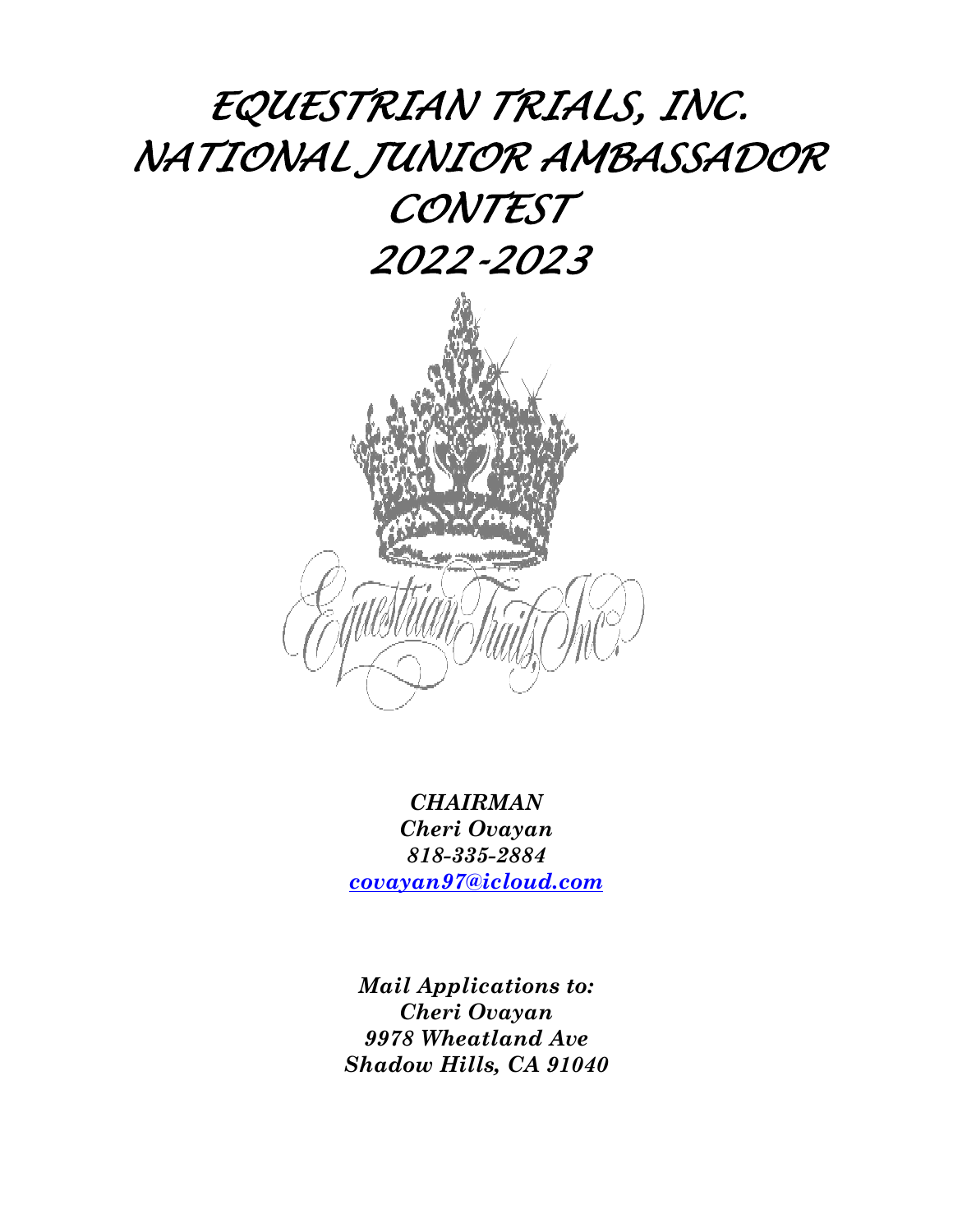## *~CALENDAR OF EVENTS~*

*Monday, March 28, 2022 Application Due Date* 

*Saturday, April 16, 2022 Contestant Meeting (Location and time to be determined)* 

*Saturday, May 21, 2022 Horsemanship Test (Location and Time to be determined) Written Test* 

*Saturday, June 18, 2022 Poise & Personality (Location and Time to be determined) Crowning* 

## **~E.T.I. NATIONAL HORSE SHOW & CONVENTION~**

**WEDNESDAY, JULY 27~5:00 PM @ LAEC Set up and decorate the Ambassador Barn** 

**THURSDAY, JULY 28~5:00 PM @ Ambassador Barn Contestant & Chaperone Meeting Set up and run Silent Auction** 

**FRIDAY, JULY 29~8:00 AM @ Small Oval Arena Grand Entry-Introduce Court Chili Cook-off 6:30pm** 

**FRIDAY, JULY 29~6:30 PM Chili Cook Off and Silent Auction** 

**SATURDAY, JULY 30 – 8:00AM @ Small Oval Arena Grand Entry-Jr. Ambassadors Silent Auction closes** 

**SUNDAY, JULY 31~ Continue to volunteer until show is over as part of the incoming court responsibilities.**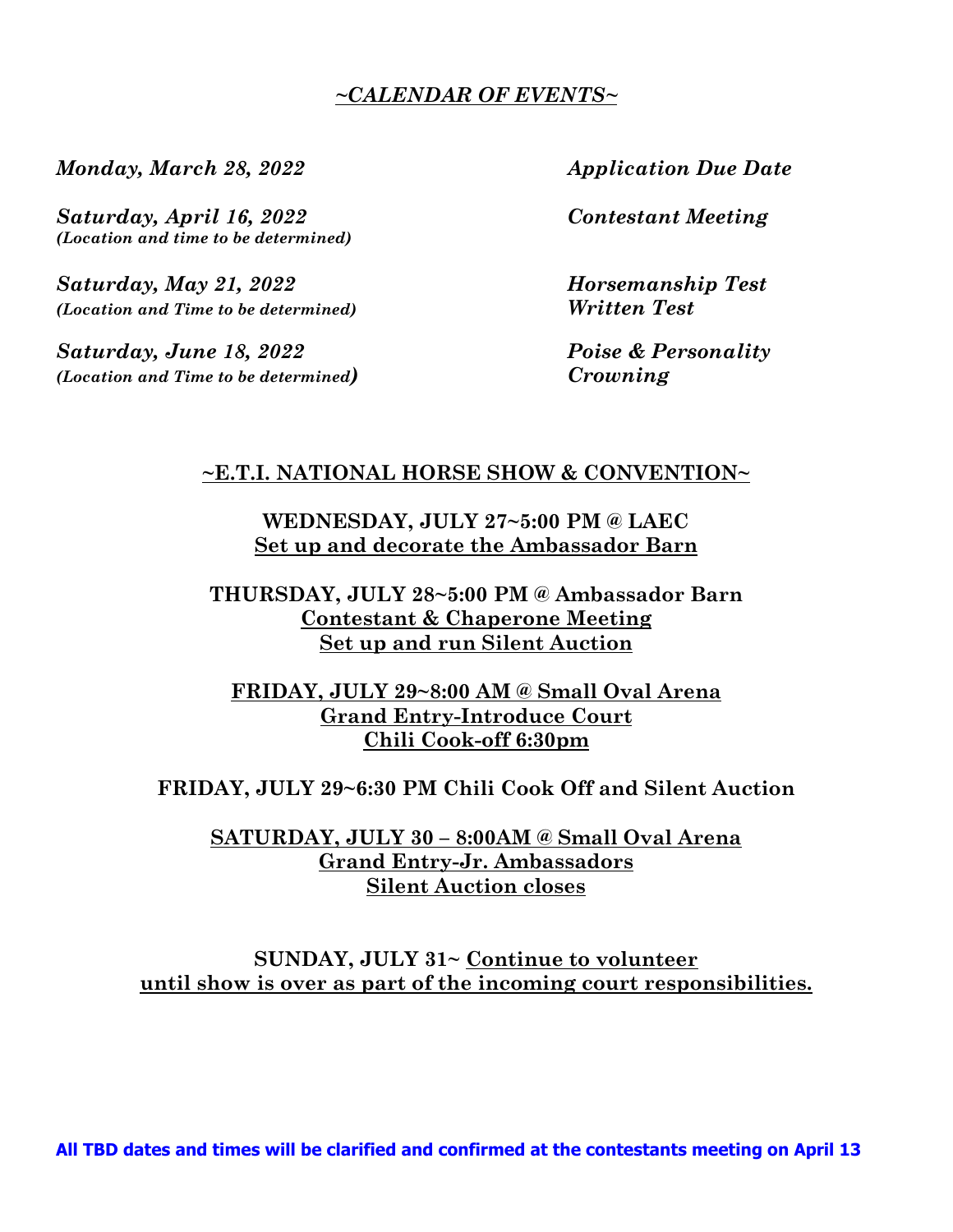## **Equestrian Trails, Inc. Junior Ambassador Contest General Rules & Information 2022-2023**

#### **Who is eligible?**

1. Age: The E.T.I. National Jr. Ambassador contest is open to all young women and young men who have reached the following ages as of **January 1, 2022**. Each contestant 18 years of age or younger shall have a legal guardian, parent, or chaperone over the age of 21, who shall be responsible for that contestant during their reign.

> Queen/King……………………..16-21 years of age Junior Miss/Junior Prince…..12-15 years of age Little Miss/Little Prince………7-11 years of age

#### **\*\*Jr. Miss/Prince and Little Miss/Prince may be combined if not enough entrants\*\***

- 2. Marital Status: All contestants must be unmarried at the time of the competition and shall remain unmarried during the time of their reign. All contestants must not have any children at the time of competition or during the time of their reign.
- 3. Membership: Each contestant must have been an active member of E.T.I. for a minimum of six months prior to applicatation to the Jr. Ambassador Program. All contestants' membership must remain current during program duration. No members at large.
- 4. Outgoing Queen/King, Jr. Miss/Jr. Prince and Little Miss/Little Prince may not succeed themselves. Except when status is "pro-tem" then that individual may run again for title.

### **To Apply:**

- 5. Application forms may be obtained from your National Ambassador Chairperson, E.T.I. Office or Corral President.
- 6. Entry: Contestants are responsible for their own entry. Applications shall be submitted with ALL REQUIRED SIGNATURES, APPLICATIONS FEES, SPONSORSHIPS, PROOF OF HORSE OWNERSHIP OR LEASE, AUTOBIOGRAPHY, COPY OF E.T.I. MEMBERSHIP, AND (1) 5 x 7 COLOR PHOTOGRAPH to the National Ambassador Chairperson or the E.T.I. office and a copy of the same picture emailed to eti- @etinational.com no later than the due date.

#### **7. Deadline: All applications must be received no later than April 4, 2022. The Jr. Ambassador program has the right to return any applications that are not completed; and to close a division if there are not enough entries.**

8. Application Fee: A fee of \$100.00 shall accompany each application. This fee includes the cost of the contestant's participation in the Crowning Dinner, and one box stall for their horse for the length of convention. **This does not include tack rooms.** This can be done by sponsorships also. **Make all checks payable to the E.T.I. Jr. Ambassador Program.**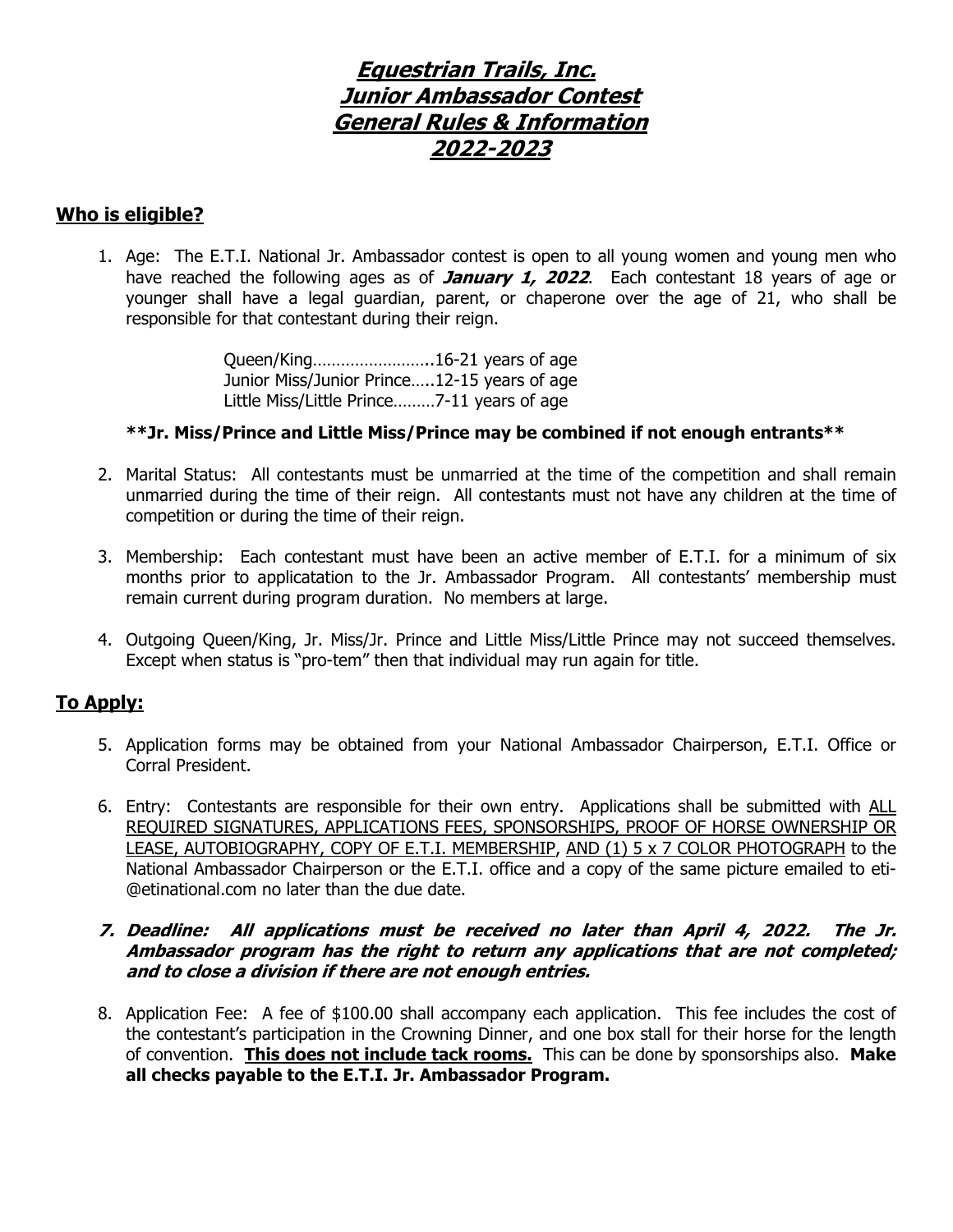- **9.** Sponsorships: To be eligible to compete, **each contestant must furnish a minimum of \$150.00 in sponsorships-minimum amount of \$10.00 for a sponsor (\$25.00 sponsors receive a business card ad in the Equestrian Trails Magazine.) There is a minimum for sponsorships but no maximum. Please collect business cards from sponsors that donate \$25.00 or more.**
- **10.** Photographs: **Each contestant shall submit (1) 5 x 7 COLOR portrait style photo and email same photo to equestriantrails@outlook.com.** The picture shall be of the contestant in their show attire, that included; according to the horsemanship division the contestant has entered. **A professional will judge the photographs and a special Photogenic Award will be given.**
- 11. Horse Ownership or Lease: The horse ridden by the contestant shall be owned by that Contestant or a member of the immediate family, or shall be leased by the contestant. Proof of ownership or lease must accompany the application. In case of illness or injury to the horse, which has been sustained by a veterinarian's statement and submitted to the National Ambassador Chairman, a substitute may be used. In the event of a substitution, E.T.I. may have the injury independently verified at no cost to the contestant.
- 12. Corral Contestants: All corrals planning to send contestants may send as many in each category, as desired. It is also recommended that corrals conduct their contestants according to, and in compliance with these rules.
- 13. No stallions shall be ridden in the contest or at any of the Jr. Ambassador events.

#### **Competition: Awards will be given for Photogenic, Friendship, Written Test, Personality & Poise, and Horsemanship.**

- 14. Areas of Competition: Each contestant will be judged in 3 categories: Written Test (40 points), Personality & Poise (80) Points, and Horsemanship (80 points).
- 15. Scoring: The scoring will be based upon the highest possible score of 200 + bonus points.
- 16. Written Test: Each contestant will complete a test on knowledge of equine's equestrian related activities, and E.T.I. The information will be passed out to each contestant at the first contestant meeting. Areas of study will include: parts of horse, tack, horse care, equine health, E.T.I. and the history of E.T.I.
- 17. Personality & Poise: Each contestant shall appear in an open interview at the Jr. Ambassador Banquet before a panel of 3 to 4 judges.

#### 18. **Horsemanship: Each contestant will enter a horsemanship division but all divisions will ride a pattern based on the discipline chosen by the applicant. Little Miss/Prince will complete their pattern at a walk/jog/trot only.**

19. Protests: Protests concerning the eligibility of a contestant and/or their horse shall be in writing to the E.T.I. National Chairperson, accompanied by a deposit of \$100.00 cash, and submitted no later than two hours following the horsemanship test. The protest shall state the full name of the protester and shall contain a complete and definite statement of the allegations. A protest committee, consisting of the Jr. Ambassador Chairman, and 2 members of the E.T.I. National Board of Directors (appointed by the Convention Chairman) will investigate and rule upon all protests. If the protest is not sustained, the \$100.00 deposit will be forfeited to the Jr. Ambassador Program.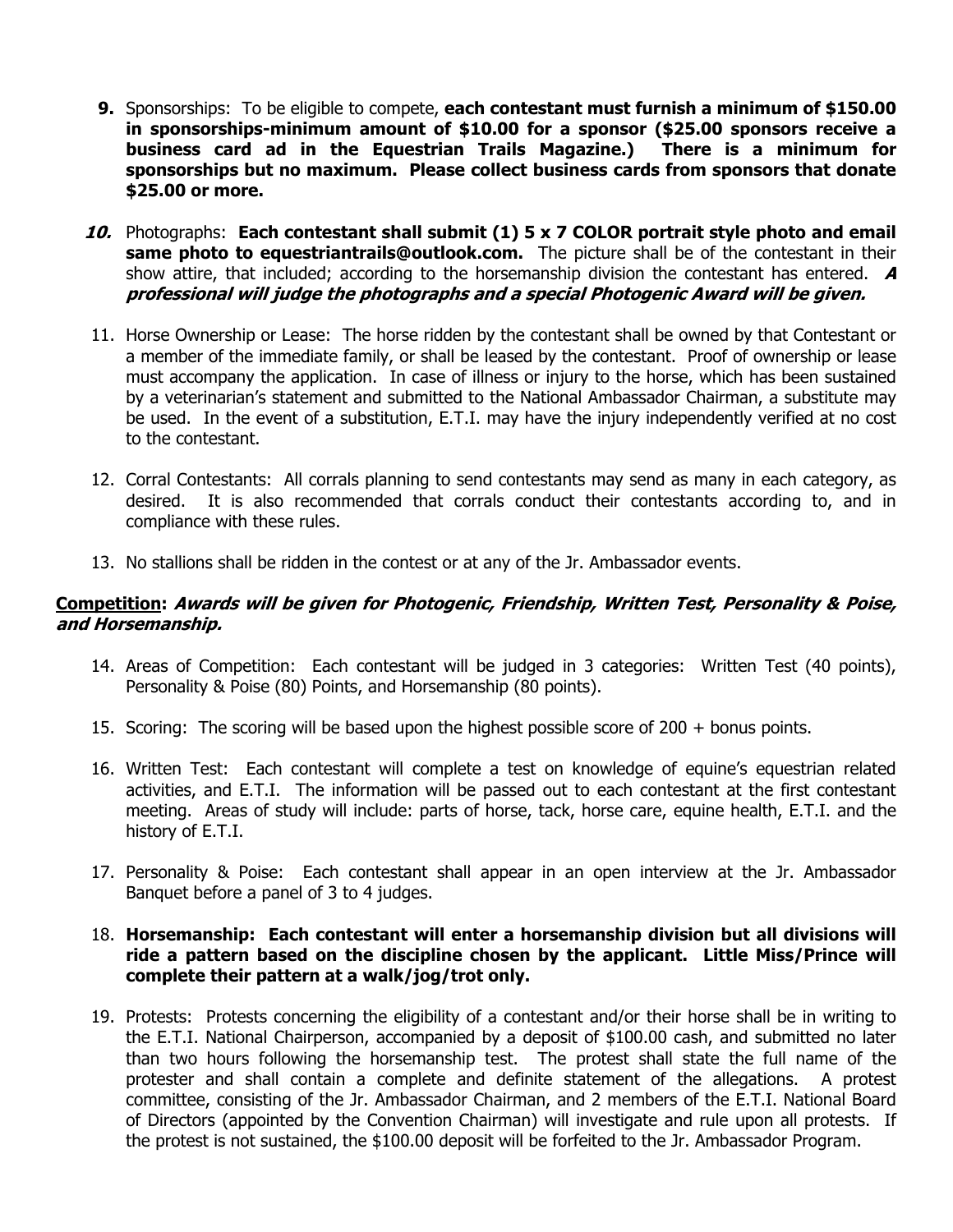- 20. Withdrawals: If, after the closing of the National Jr. Ambassador entries, a contestant must withdraw, all fees and sponsorships will be forfeited.
- 21. Disqualification: Violation of any contest rule shall automatically disqualify a contestant. Inappropriate behavior, i.e., language or conduct may be subject to review and disqualification. Contestants or members of the Jr. Ambassador Court shall not consume any alcoholic beverages or use any form of tobacco products, regardless of their age, at any E.T.I. event. See Code of Conduct.
- 22. The final decision regarding the eligibility or disqualification of a contestant is vested with the National Ambassador Chairman and National Board of Directors.
- 23. Each Contestant and their chaperone are expected to attend all functions and meetings required for the Jr. Ambassador contest. There are no allowances made for make-up tests. Therefore, should a contestant and their chaperone not attend each of the required functions, they would automatically become ineligible to continue in the contest and forfeit all fees and sponsorships. Contestants are required to help at the E.T.I. National Horse Show & Convention, if contestants are competing at convention, we ask that the contestant help between events or when there is a break.

#### **When Selected for the National Court:**

- 24. Representing E.T.I. the newly selected ambassador's and their courts will be expected, as part of their duties, to represent E.T.I. at official functions and events, such as dinners, meetings, parades, trail trials, shows, etc…. these functions will be selected and approved by the Jr. Ambassador Chairman.
- 25. **Service Hours: During their reign, each member is required to donate a minimum of 10 volunteer hours in the community and 50 volunteer hours of E.T.I. events service.** A report of progress/hours will be due in February 2023. Please contact the Jr. Ambassador Chairman with any questions on what counts as volunteer hours. The schedule of events will also count towards these hours. **A maximum of 2 unexcused absences is allowed-anymore and you may be removed from the court. Excused absences may include illness etc.**
- 26. Next Year's Contest: It is required that all reining Jr. Ambassadors and their courts attend the following year's competition events: the Jr. Ambassador Luncheon, E.T.I. Convention, and any others that may arise.
- 27. Costs: There will be no costs to reigning Queen/King, Jr. Miss/Jr. Prince, and Little Miss/Little Prince at National dinners and the following years Luncheon. These will be covered by the Jr. Ambassador program. All other court members' cost will be determined depending upon the Jr. Ambassador Budget. There is no other monetary compensation.
- 28. Appropriate attire must be worn while attending E.T.I. events. Clothing must be in good taste and good repair. Good grooming is a must. Your appearance in public is important and you should appear neat and clean. Any obvious body piercing (excluding earrings) or tattoos shall remain not visible to others. See Code of Conduct.
- 29. The Queen/King, Jr. Miss/Jr. Prince, and Little Miss/Little Prince shall not hold any other titles from other contests/pageants during their reign, which might conflict with the duties of the E.T.I. Jr. Ambassador Program.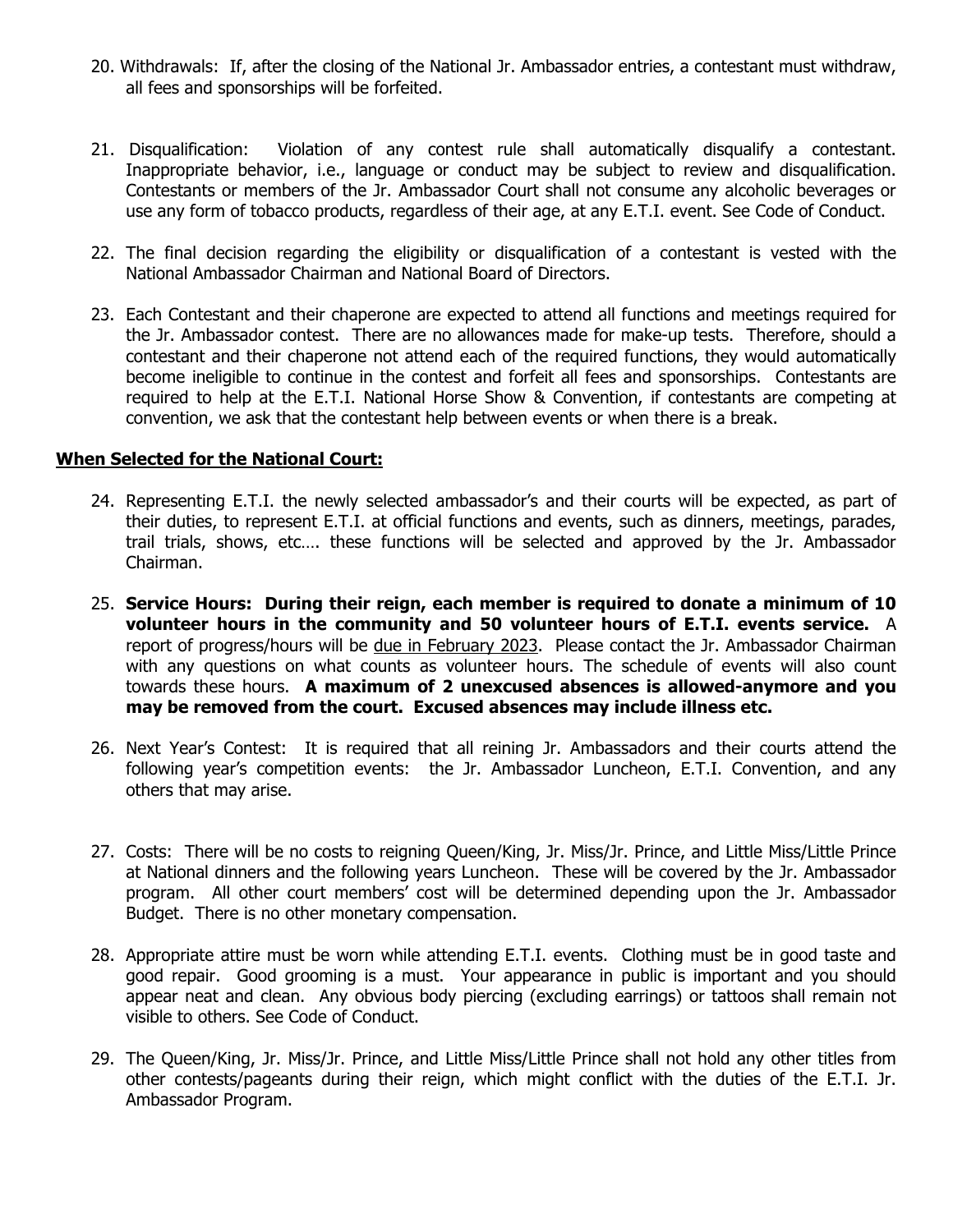- 30. Crowns and Sashes: It is the responsibility of the Jr. Ambassador to keep their sash and crown in good condition. Any cost for the breakage of crowns or disrepair of their sash will be the responsibility of the Jr. Ambassador.
- 31. Consequences: Any non-compliance with the rules, after being named on the Jr. Ambassador Court, will be reviewed by the Jr. Ambassador Chairman and Co-chairman and the E.T.I. National Board of Directors. Removal from the court will be considered at that time.

## **PERSONALITY & POISE**

## **There will be an award given for Personality & Poise for three divisions.**

## **APPROPRIATE ATTIRE:**

Girls: Formal Age Appropriate Dresses. No strapless, backless, or plunging necklines. No black dresses or spaghetti straps allowed!! Exception: Queen's contestants ONLY- are allowed to wear spaghetti straps and/or black dresses.

Boys: Nice Dress Slacks, Dress Shirt & Tie: No jeans, T-shirts or casual wear.

Contestants shall also wear Corral sashes provided by the Jr. Ambassador Program only. No other sashes, flowers, crowns or tiaras shall be worn.

## **COMPETITION:**

Each contestant will be publicly interviewed at the Jr. Ambassador Luncheon by a panel of 3 judges. You will have an opportunity to answer 4 to 5 questions. You will receive 1 question from each judge that will be taken from your autobiography that was turned in with your application. Also, 1 question pulled out of a hat and read to you by the MC. This question will be a fun question.

## **SCORING:**

| 20 points                                           |
|-----------------------------------------------------|
| (Carriage, Manner of dress, neatness & grooming)    |
| 10 points                                           |
| (Facial expression, use of hands, voice modulation) |
| 25 points                                           |
| (Sense of Humor, logic, common sense)               |
| 10 points                                           |
| (Eye contact, apparent comfort level)               |
| 15 points                                           |
| (Manner of speaking, ease of response)              |
| 80 points                                           |
|                                                     |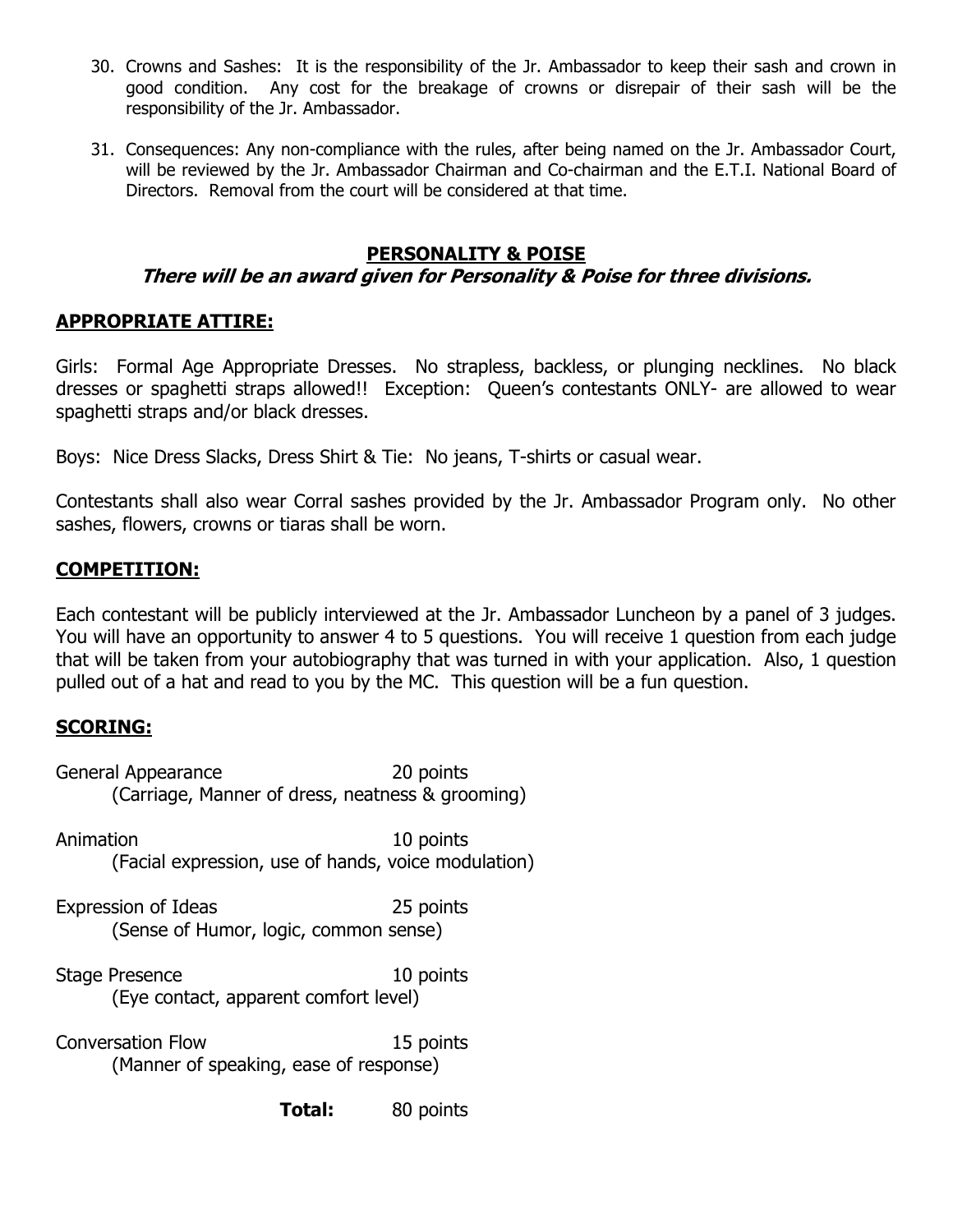## **HORSEMANSHIP TEST There will be an award given for Horsemanship for each division.**

## **RULES:**

The following rules will apply to the contestants in all divisions of the horsemanship test. Unless otherwise specified, USEF and CA Gymkhana Association rules will prevail.

## **In all cases, emphasis will be placed on the methods used by the rider in obtaining a good, smooth performance.**

Contestants using any unnecessary roughness with hands, legs, spurs, or crops shall be penalized.

Use of both hands on reins will not be permitted in stock seat, except in the case of a junior or green horse (See breed or USEF rules). (We will also discuss this rule if needed)

Tack for all contestants will be judged on the following:

Appropriateness of tack for the division entered Condition and Cleanliness of Tack Fit of tack to horse & rider Silver is not to count

## **Presentation for all contestants will be judged on the grooming, cleanliness, and overall preparation of the horse and rider.**

All contestants and chaperones are expected to attend the entire riding portion of the competition.

In the event of a tie score, an additional riding test may be given. Therefore, please do not leave the area or untack your horse until you have been dismissed.

## **ATTIRE:**

### Any form of "Western" riding;

Black pants, plain white shirt (appropriate for the division), appropriate boots, belt, hat or helmet, gloves optional. NO chaps.

### Any form of "English" riding;

Appropriate breeches or jodhpurs, plain white shirt (appropriate for the division), appropriate boots, belt, helmet or hat, gloves optional. NO coats or vests.

## **HELMETS MANDATORY FOR LITTLE MISS/LITTLE PRINCE DIVISION!!!!!**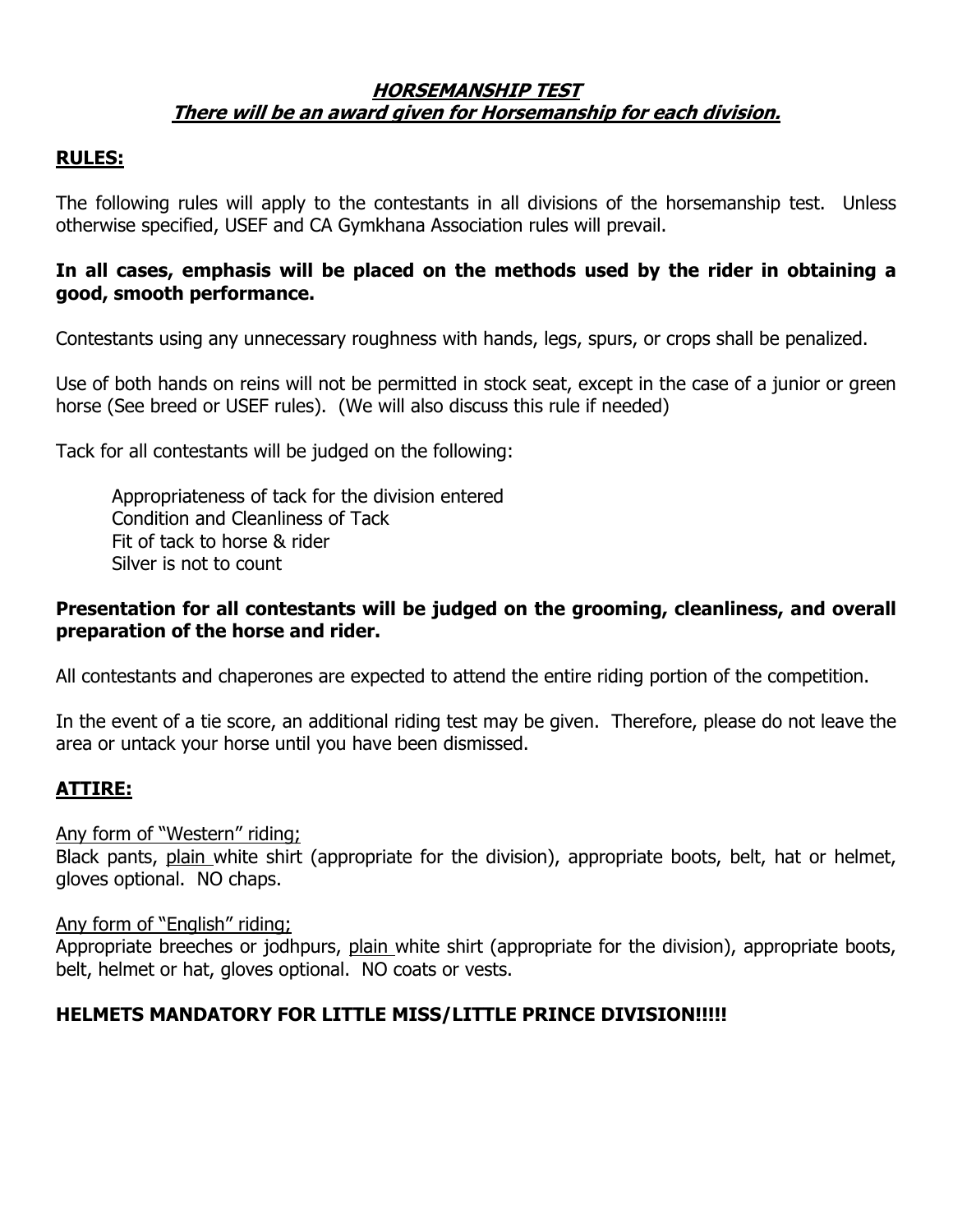| Division of Competition: Queen _____ Jr. Miss __________ Little Miss _________                                                                                                                                                 |  |                                                   |
|--------------------------------------------------------------------------------------------------------------------------------------------------------------------------------------------------------------------------------|--|---------------------------------------------------|
|                                                                                                                                                                                                                                |  | King ______ Jr. Prince ____________ Little Prince |
| Name: Corral:                                                                                                                                                                                                                  |  |                                                   |
| Parents Name: 1988 and 1988 and 1988 and 1988 and 1988 and 1988 and 1988 and 1988 and 1988 and 1988 and 1988 and 1988 and 1988 and 1988 and 1988 and 1988 and 1988 and 1988 and 1988 and 1988 and 1988 and 1988 and 1988 and 1 |  |                                                   |
|                                                                                                                                                                                                                                |  |                                                   |
|                                                                                                                                                                                                                                |  |                                                   |
| Email Address: No. 1996. The Contract of the Contract of the Contract of the Contract of the Contract of the Contract of the Contract of the Contract of the Contract of the Contract of the Contract of the Contract of the C |  |                                                   |
|                                                                                                                                                                                                                                |  |                                                   |
|                                                                                                                                                                                                                                |  |                                                   |
| Horsemanship Division: Dressage ______Trail______Hunt Seat_______                                                                                                                                                              |  |                                                   |
| Saddle Seat______Gymkhana______Stock Seat _______Other__________________________                                                                                                                                               |  |                                                   |
|                                                                                                                                                                                                                                |  |                                                   |
| Breed: Sex: Color:                                                                                                                                                                                                             |  |                                                   |
| Owner of Horse: New York Changes and Security and Security and Security and Security and Security and Security and Security and Security and Security and Security and Security and Security and Security and Security and Sec |  |                                                   |

#### **Send completed application to: Cheri Ovayan @ ETI OFFICE 9978 Wheatland Ave Shadow Hills, CA 91040**

**Applications must be returned NO LATER THAN March 28, 2022** 

**The following must accompany your application: For Chairman's Use:** 

| <b>Contest Fee:</b>                | Received:        |
|------------------------------------|------------------|
| <b>Release Form:</b>               | <b>Received:</b> |
| Sponsorship's:                     | <b>Received:</b> |
| <b>Photos:</b>                     | Received:        |
| <b>Autobiography:</b>              | <b>Received:</b> |
| Proof of horse ownership or lease: | <b>Received:</b> |
| Copy of E.T.I. Membership:         | <b>Received:</b> |

| <b>Received:</b> |
|------------------|
|                  |
|                  |
|                  |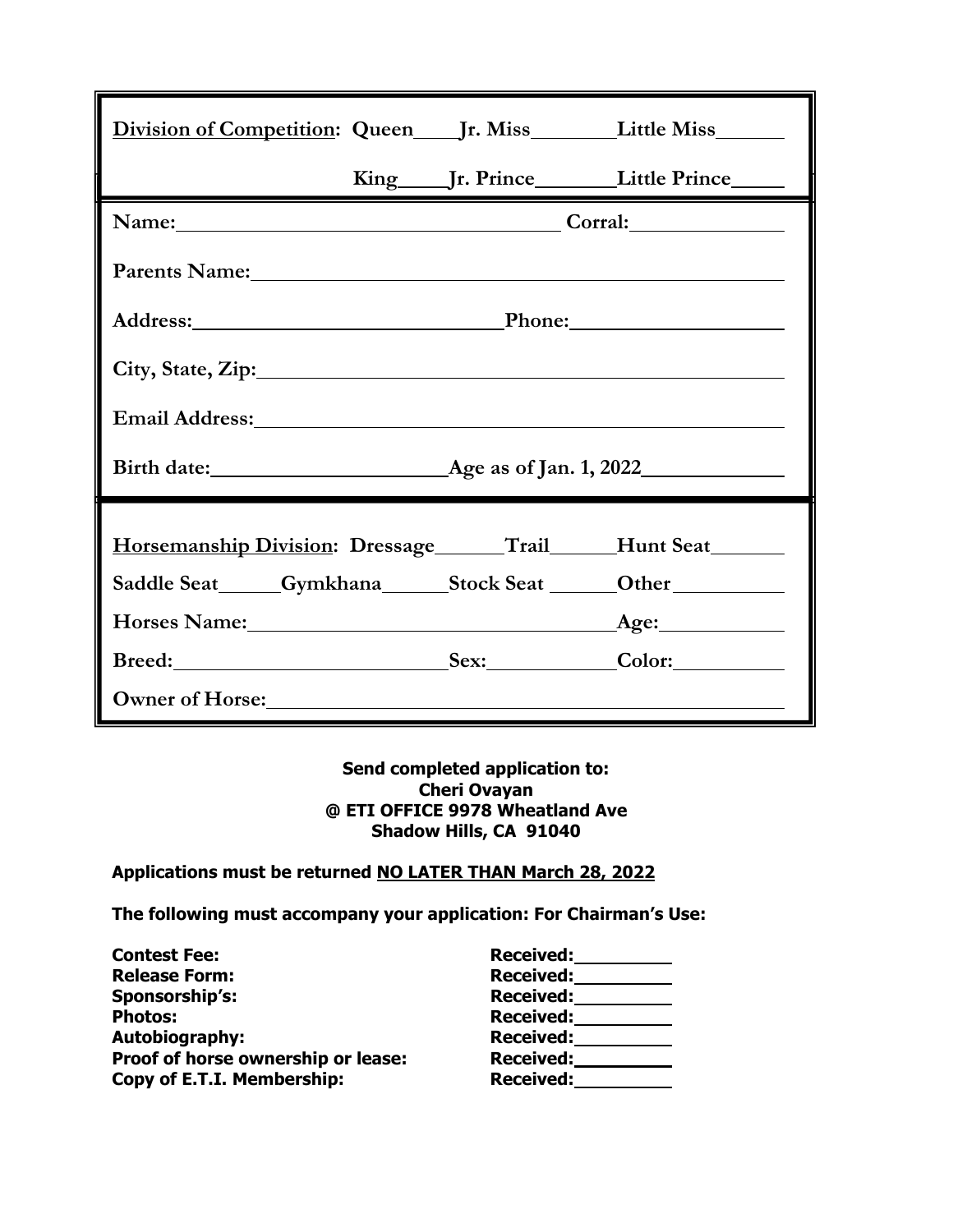#### **AUTOBIOGRAPHICAL SKETCH (Please email a copy to dustysriders@sbcglobal.net)**

| Division: Queen/King Junior Miss/Jr. Prince Little Miss/Prince                  |
|---------------------------------------------------------------------------------|
| Horsemanship Division: Hunt Seat______Stock Seat (Western)______ Trail_________ |
| Dressage Gymkhana Saddle Seat Other                                             |
| Dlease give a ONE DACE autobiographical sketch of vourself. You may include an  |

**Please give a ONE PAGE autobiographical sketch of yourself. You may include any information on school, community, and horse activities as well as your personal likes, concerns and interest. PLEASE TYPE!**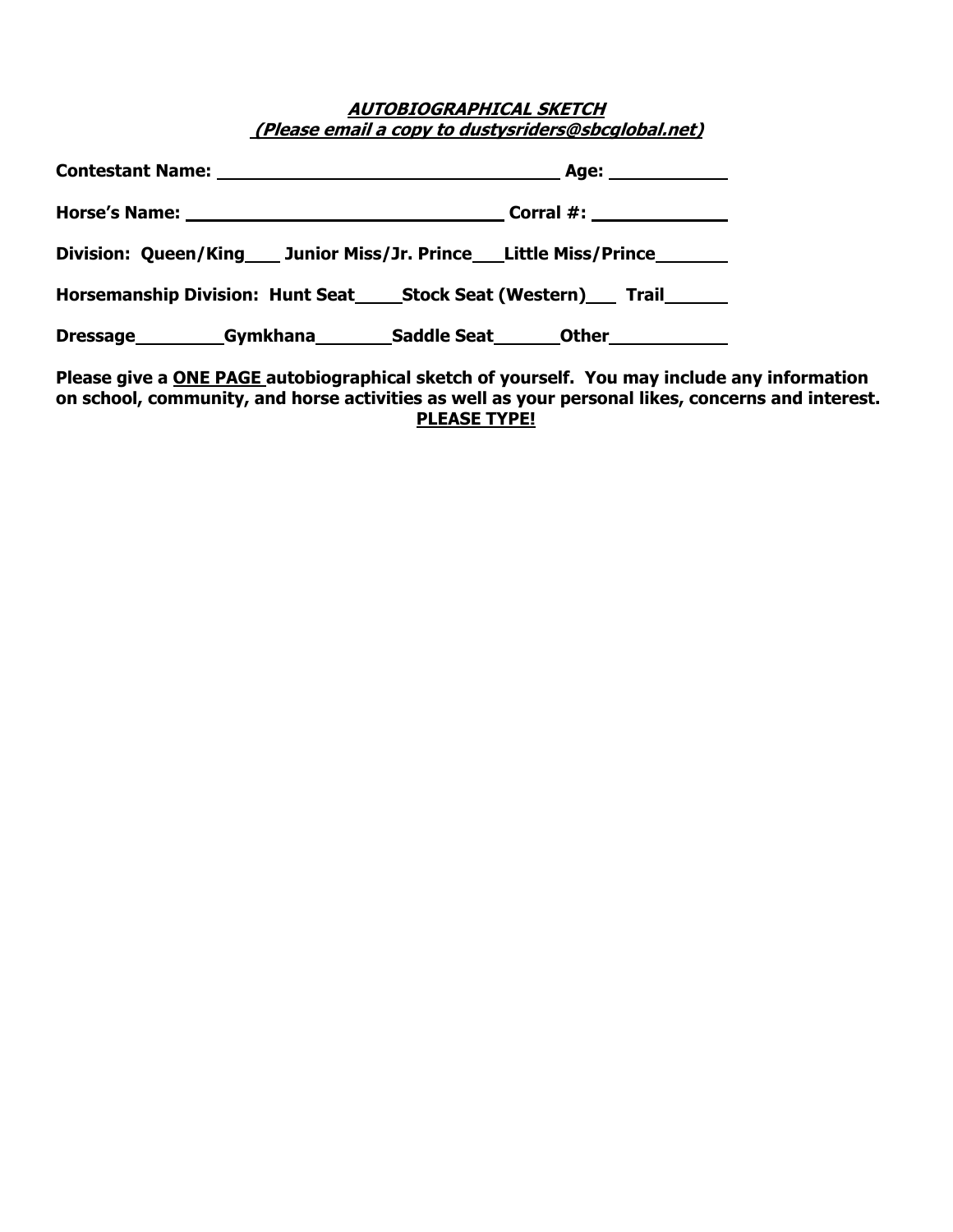#### **~Junior Ambassador Agreement~ & Code of Conduct**

| <b>Contestant Name:</b> |
|-------------------------|
|-------------------------|

**Corral #:**  $\blacksquare$ 

I accept and will fulfill to the best of my ability, the many responsibilities of the E.T.I. National Court to which I may be selected. I understand that I may be asked to attend various horse shows, rodeos, parades, trail rides, dinners, meetings, etc. I understand and have not violated any of the E.T.I. Ambassador Contest Rules.

Date: Signed:

(Contestant)

It is fully understood that the above applicant has been an ACTIVE member of the above named corral for a minimum of six months. We the officers of the above named Corral are approving this application, knowing that any violation of the Ambassador Contest rules shall disqualify our contestant.

Date: Signed: Signed:

Date: Signed:

(Corral Secretary)

(Corral President)

As the Parent (s) of  $\frac{1}{\sqrt{2}}$  (see that he/she will be available to attend any functions which E.T.I. may request him/her to attend. I (we) accept the responsibility of seeing that they are chaperoned, and I (we) will make all necessary arrangements for their transportation and for that of the horse and equipment.

Date: Signed:

(Parent Signature)

Equestrian Trails, Inc. agrees to see that all functions and activities attended by our Jr. Ambassador Court shall not interfere with school, and that said functions will be suitable for young adults.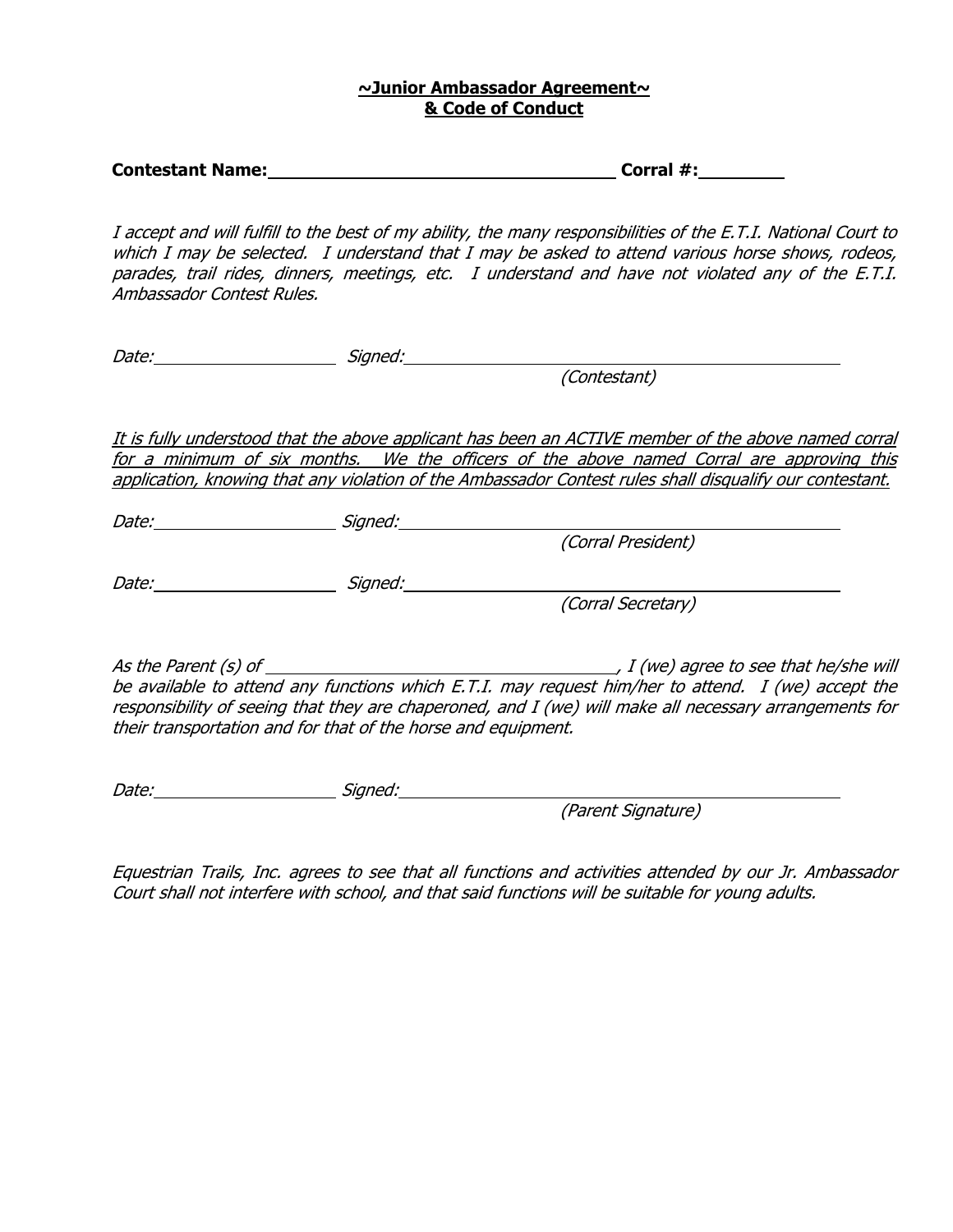#### **Equestrian Trails Inc. 2022-2023 Junior Ambassador Court Code of Conduct**

- 1 Represent ETI with dignity and pride. ETI is about horsemanship and sportsmanship. Junior Ambassadors should always display a positive attitude.
- 2 Never gossip or slander members of the ETI Junior Ambassador Court, ETI chairpersons, ETI board members, ETI's general members or their families. This applies to any form of verbal, written, or electronic means.
- 3 Never use profanity or inappropriate language while attending ETI events or while representing ETI at any event or location.
- 4 No harassing of any member of the ETI Junior Ambassador Court, ETI chairpersons, ETI board members, ETI's general members or their families.
- 5 No inappropriate attitude or behavior toward any member of the ETI Junior Ambassador Court, ETI chairpersons, ETI board members, ETI's general members or their families.
- 6 No smoking, use of tobacco products, drinking alcohol or use of any type of illegal drugs.
- 7 Wear clean and appropriate attire at all ETI events. No tube tops, revealing or ragged clothes. Ear piercing are okay. Any type of body piercing or tattoos should remain covered.
- 8 When representing ETI, be sure that you and your horse are presentable. Your horse should be clean, free of debris and ready for the appropriate event.
- 9- No inappropriate pictures or behavior on any electronic means such as "My Space", "Face Book" etc. this will not be tolerated.

**\* \* \* \*** 

By signing below I, \_\_\_\_\_\_\_\_\_\_\_\_\_\_\_\_\_\_\_\_\_\_\_\_\_, understand that failure to comply with this Code of Conduct rules will result in my removal from the ETI Junior Ambassador Court. As to any subsequent years, my behavior might be grounds for disqualifying me in any future Junior Ambassador Court competitions. I also understand this Code of Conduct is supplemental to the rules agreed to upon applying for the ETI Junior Ambassador Court.

| Jr. Ambassador Sign Name              | <b>Print Name</b> |                   | Date: |  |
|---------------------------------------|-------------------|-------------------|-------|--|
|                                       |                   |                   |       |  |
| Parent of Junior Ambassador Sign Name |                   | <b>Print Name</b> | Date: |  |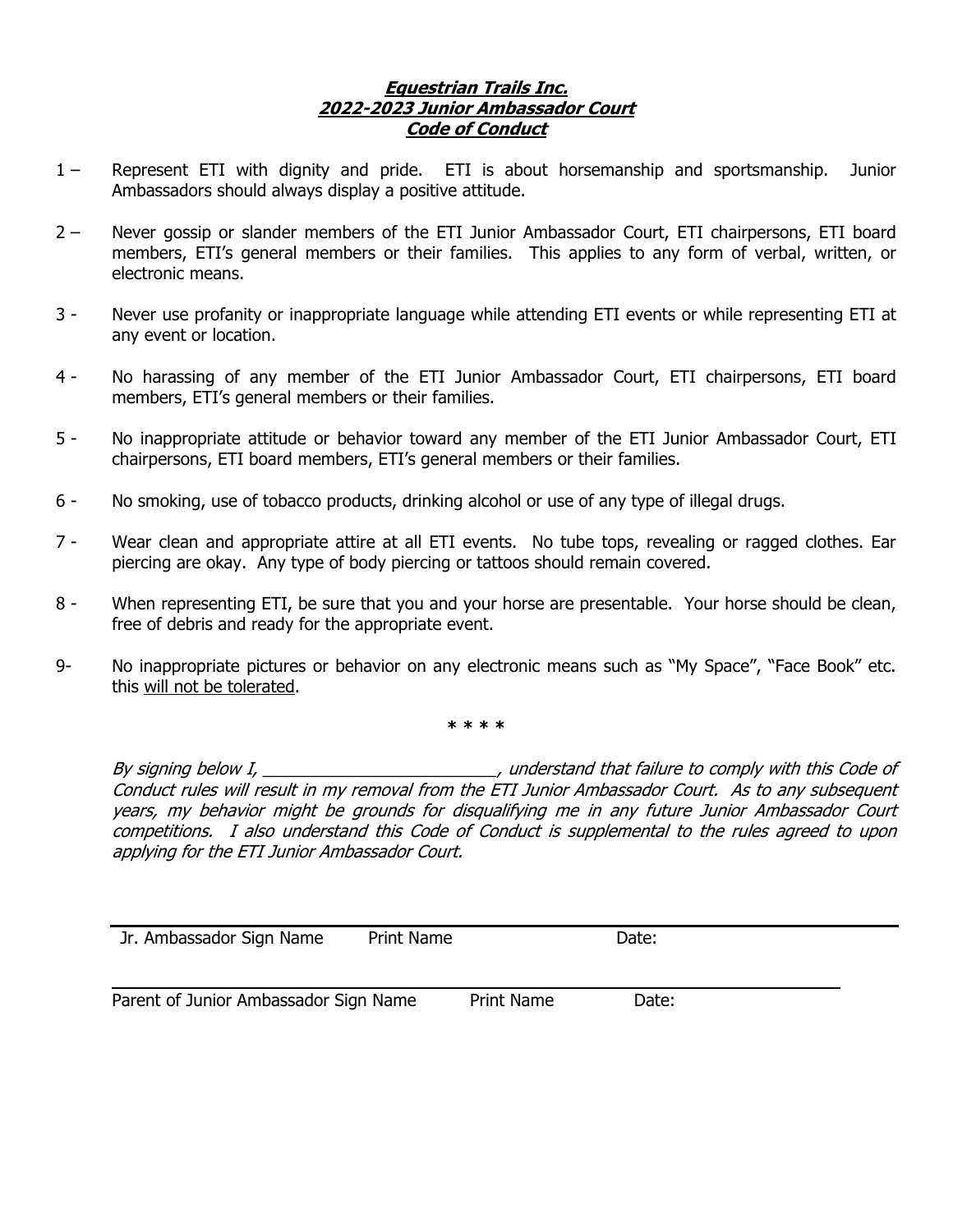#### **EQUESTRIAN TRAILS, INC. JUNIOR AMBASSADOR ~ SPONSORSHIP FORMS**

Please attach one sponsorship form for each received, and enclose with your application to assure proper credit. If possible, please include a business card for advertising use.

|                                                                                                                                                                                                                               | <b>Sponsorship Form</b> |                                                                                                                                                                                                                                |
|-------------------------------------------------------------------------------------------------------------------------------------------------------------------------------------------------------------------------------|-------------------------|--------------------------------------------------------------------------------------------------------------------------------------------------------------------------------------------------------------------------------|
| Name: Business Name: Business Name:                                                                                                                                                                                           |                         |                                                                                                                                                                                                                                |
|                                                                                                                                                                                                                               |                         | Phone: 2008 Contract Contract Contract Contract Contract Contract Contract Contract Contract Contract Contract Contract Contract Contract Contract Contract Contract Contract Contract Contract Contract Contract Contract Con |
| City: City: City: City: City: City: City: City: City: City: City: City: City: City: City: City: City: City: City: City: City: City: City: City: City: City: City: City: City: City: City: City: City: City: City: City: City: |                         |                                                                                                                                                                                                                                |
| Contestant Name: Division: Amount:                                                                                                                                                                                            |                         |                                                                                                                                                                                                                                |

|                                                                                                                                                                                                                                | <b>Sponsorship Form</b> |                     |
|--------------------------------------------------------------------------------------------------------------------------------------------------------------------------------------------------------------------------------|-------------------------|---------------------|
|                                                                                                                                                                                                                                |                         | Business Name: 1988 |
| Address: Phone: Phone: Phone: Phone: Phone: Phone: Phone: Phone: Phone: Phone: Phone: Phone: Phone: Phone: Phone: Phone: Phone: Phone: Phone: Phone: Phone: Phone: Phone: Phone: Phone: Phone: Phone: Phone: Phone: Phone: Pho |                         |                     |
| City: City: City: City: City: City: City: City: City: City: City: City: City: City: City: City: City: City: City: City: City: City: City: City: City: City: City: City: City: City: City: City: City: City: City: City: City:  |                         |                     |
| Contestant Name: Division: Amount : Amount :                                                                                                                                                                                   |                         |                     |

|                                                                                                                                                                                                                               | <b>Sponsorship Form</b> |                                                                                                                                                                                                                                |
|-------------------------------------------------------------------------------------------------------------------------------------------------------------------------------------------------------------------------------|-------------------------|--------------------------------------------------------------------------------------------------------------------------------------------------------------------------------------------------------------------------------|
|                                                                                                                                                                                                                               |                         | Business Name: Manuel Manuel Manuel Manuel Manuel Manuel Manuel Manuel Manuel Manuel Manuel Manuel Manuel Manuel Manuel Manuel Manuel Manuel Manuel Manuel Manuel Manuel Manuel Manuel Manuel Manuel Manuel Manuel Manuel Manu |
|                                                                                                                                                                                                                               |                         |                                                                                                                                                                                                                                |
| City: City: City: City: City: City: City: City: City: City: City: City: City: City: City: City: City: City: City: City: City: City: City: City: City: City: City: City: City: City: City: City: City: City: City: City: City: |                         |                                                                                                                                                                                                                                |
| Contestant Name: Division: Amount :                                                                                                                                                                                           |                         |                                                                                                                                                                                                                                |